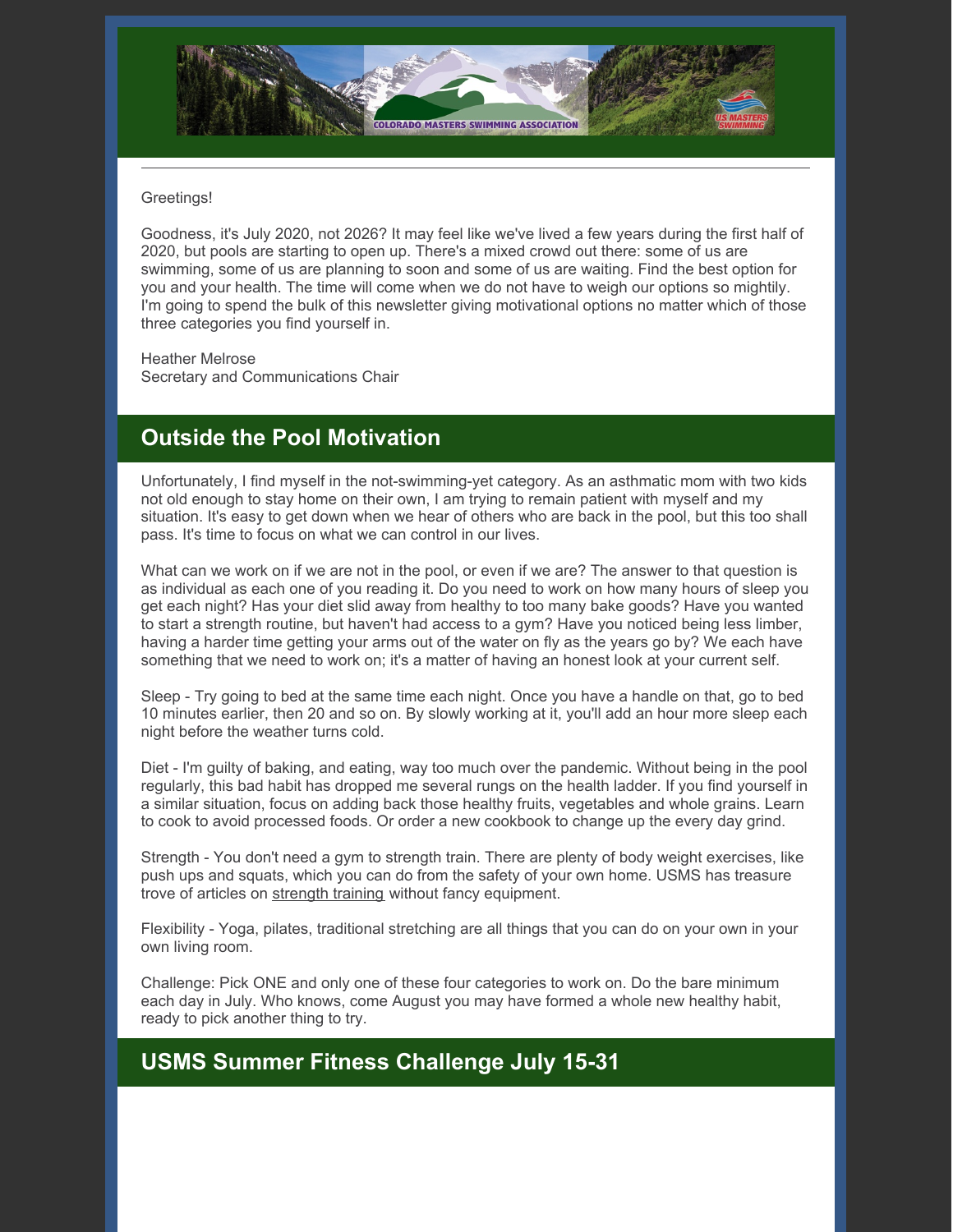

The 2020 [SmartyPants](https://www.usms.org/events/fitness-events/fitness-series/summer-fitness-challenge) Vitamins USMS Summer Fitness Challenge (whew, try saying that 10 times fast) kicks off mid-July. If you are looking to try something new or just need motivation to get back to working out, this is a great option for a good cause. For members who register after June 1st, benefits go to help fund the USMS COVID-19 Relief Fund for struggling teams. If you registered prior to that date, the benefits go towards the USMS Swimming Saves Lives Foundation. Both are good options.

The Summer Fitness Challenge is offering both a swimming and non-swimming option this year. You can choose whether you want to participate in a 2K swim, pool or open water your choice, or a 30 minute dryland workout. Click on the picture for more details.

## **USMS Virtual Swim Meet Aug 12-23**



For our members who need a competition on the calendar to stay focused, USMS just announced the 2020 Toyota USMS Virtual [Championships](https://www.usms.org/events/virtual-championships) powered by Swim.com . I think that someone at the National office has been binge watching "The Office" during the pandemic; these titles are reminiscent of *Michael Scott's Dunder Mifflin Scranton Meredith Palmer Memorial Celebrity Rabies Awareness Pro-Am Fun Run Race for the Cure*. Please, do not use Michael Scott's carbo loading technique prior to swimming the virtual championships.

Any USMS member with access to a 25 yard pool or open water venue can compete in a plethora of events. If you'd like to get in on the swag and sponsor giveaways, make sure that you sign up for Option 2, and get in soon, only for the first 1000 registrants qualify for the swag.

# **It's Official!**

The Virtual [Championships](https://www.usms.org/events/virtual-championships) states that USMS rules apply, on the honor system of course. If you are looking to swim a long distance free event in the pool, the USA Swimming Rulebook 2020 states: " A swimmer in any individual event of 16 lengths or longer, except the individual medley, may appoint one counter to call lengths or indicate lengths by a visual sign." Page 137, in the Masters section.